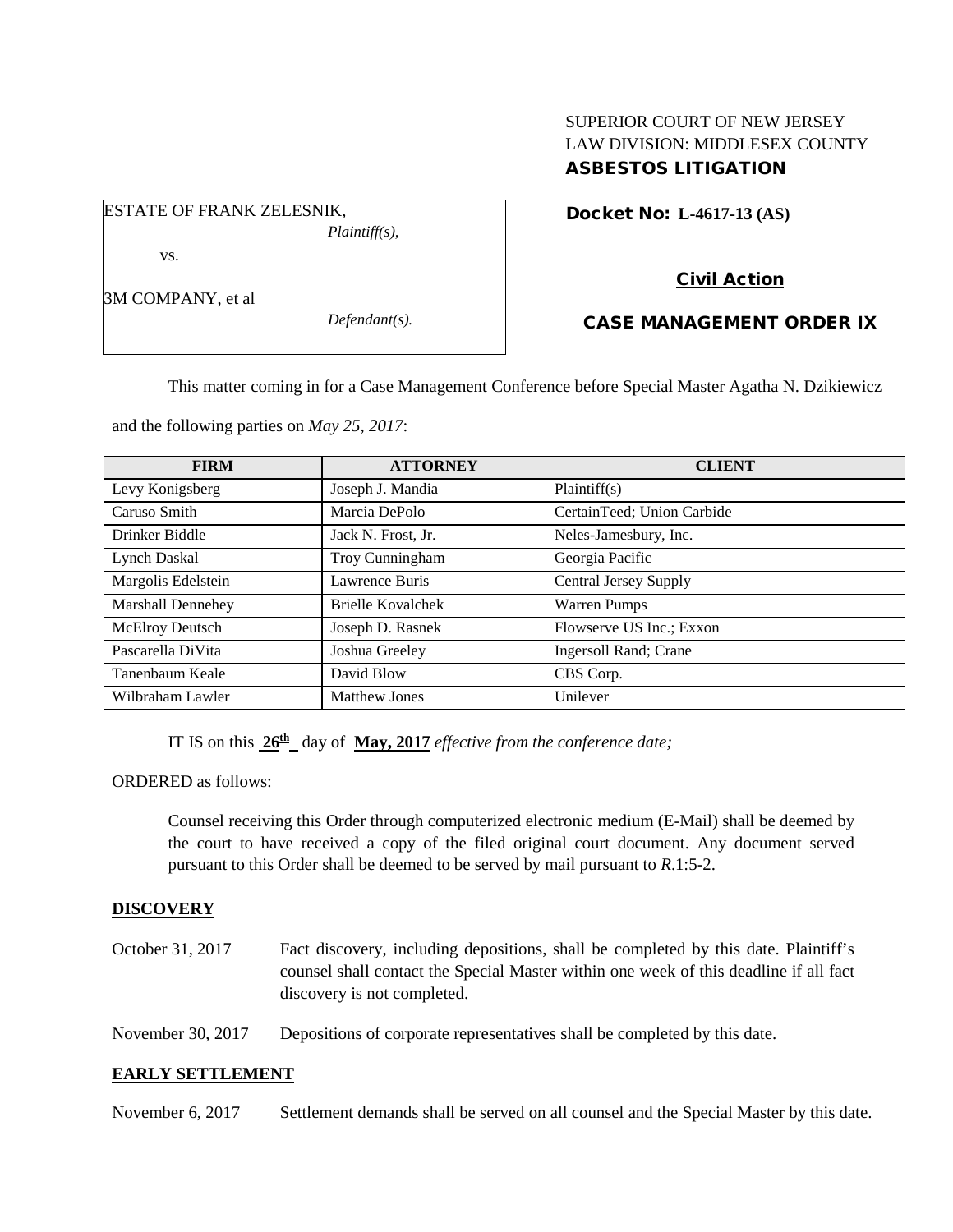### **SUMMARY JUDGMENT MOTION PRACTICE**

| December 15, 2017 | Plaintiff's counsel shall advise, in writing, of intent not to oppose motions by this date. |
|-------------------|---------------------------------------------------------------------------------------------|
| January 19, 2018  | Summary judgment motions shall be filed no later than this date.                            |
| February 16, 2018 | Last return date for summary judgment motions.                                              |

### **MEDICAL DEFENSE**

| January 8, 2018 | Plaintiff shall serve medical expert reports by this date.                                                                            |
|-----------------|---------------------------------------------------------------------------------------------------------------------------------------|
| January 8, 2018 | Upon request by defense counsel, plaintiff is to arrange for the transfer of pathology<br>specimens and x-rays, if any, by this date. |
| March 30, 2018  | Defendants shall identify its medical experts and serve medical expert reports, if<br>any, by this date.                              |

### **LIABILITY EXPERT REPORTS**

- January 8, 2018 Plaintiff shall identify its liability experts and serve liability expert reports or a certified expert statement by this date or waive any opportunity to rely on liability expert testimony.
- March 30, 2018 Defendants shall identify its liability experts and serve liability expert reports, if any, by this date or waive any opportunity to rely on liability expert testimony.

#### **ECONOMIST EXPERT REPORTS**

- January 8, 2018 Plaintiff shall identify its expert economists and serve expert economist report(s), if any, by this date or waive any opportunity to rely on economic expert testimony.
- March 30, 2018 Defendants shall identify its expert economists and serve expert economist report(s), if any, by this date or waive any opportunity to rely on economic expert testimony.

### **EXPERT DEPOSITIONS**

April 27, 2018 Expert depositions shall be completed by this date. To the extent that plaintiff and defendant generic experts have been deposed before, the parties seeking that deposition in this case must file an application before the Special Master and demonstrate the necessity for that deposition. To the extent possible, documents requested in a deposition notice directed to an expert shall be produced three days in advance of the expert deposition. The expert shall not be required to produce documents that are readily accessible in the public domain.

#### **PRE-TRIAL AND TRIAL**

December 7, 2017 @ 10:00am Settlement conference. All defense counsel shall appear with authority to negotiate settlement and have a representative authorized to negotiate

\_\_\_\_\_\_\_\_\_\_\_\_\_\_\_\_\_\_\_\_\_\_\_\_\_\_\_\_\_\_\_\_\_\_\_\_\_\_\_\_\_\_\_\_\_\_\_\_\_\_\_\_\_\_\_\_\_\_\_\_\_\_\_\_\_\_\_\_\_\_\_\_\_\_\_\_\_\_\_\_\_\_\_\_\_\_\_\_\_\_\_\_\_\_\_\_\_\_\_\_\_\_\_\_\_\_\_\_\_\_